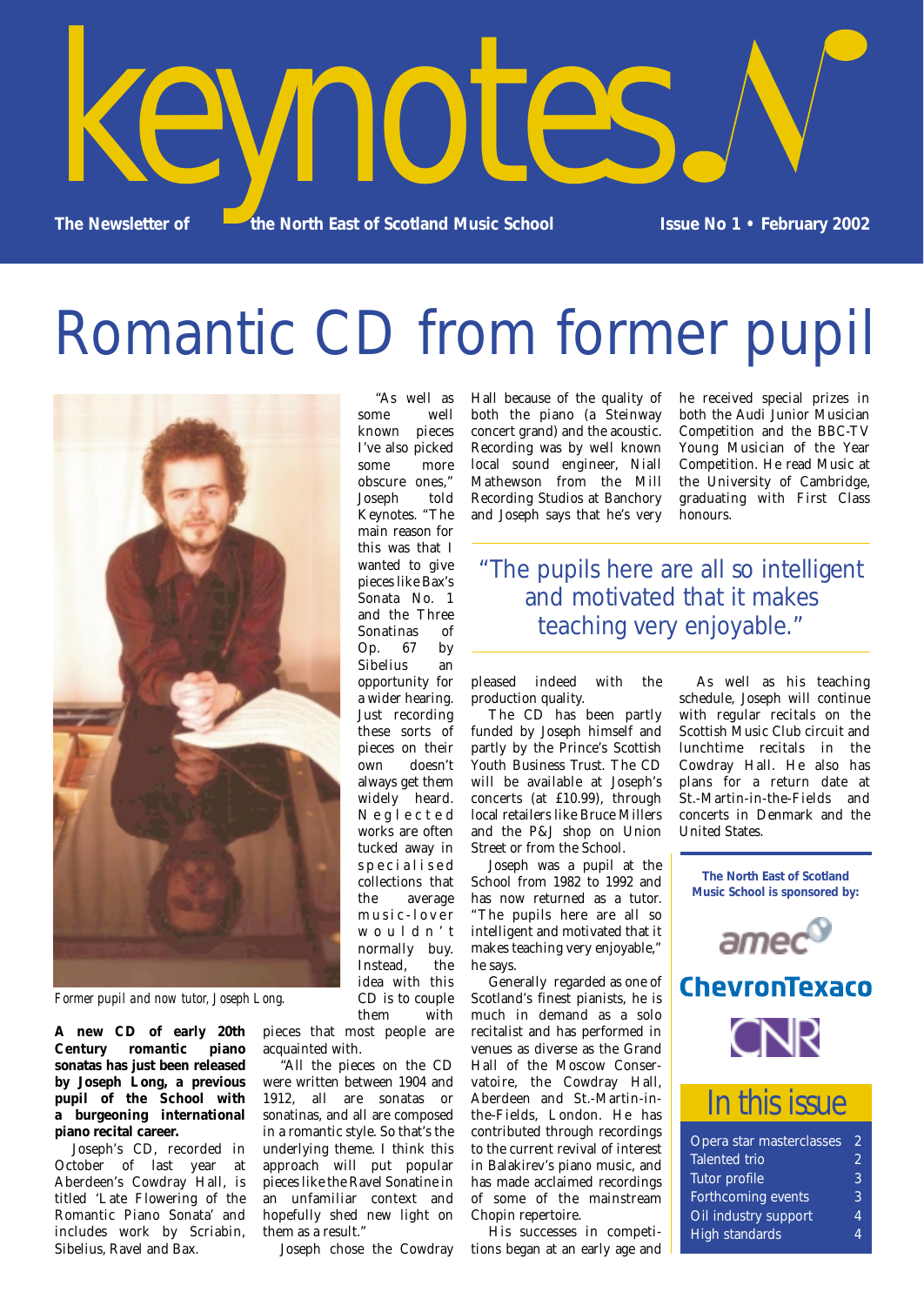## *About the School*

#### **Providing the highest standards of advanced tuition for promising musicians**

The School provides a centre where young people of outstanding musical promise can obtain tuition which is not available within their existing framework of study. Any musically talented child, student, teacher or lay person living in Scotland may apply for an audition to the School.

#### **TUITION**

Internationally acclaimed professors and teachers are brought to Aberdeen on a regular basis from all over the British Isles and Europe.

#### **COURSES**

The School offers one-to-one teaching together with occasional workshops and masterclasses. There is a close relationship with the University of Aberdeen, through the Director of Music, and also with the newly formed Aberdeen City Music School in Dyce.

#### **FINANCE**

Finance is generously provided by trusts, commercial organisations and individuals. Continued support is essential in order to maintain the high quality of the teaching programme. The Administrator will be pleased to assist with all enquiries about donations, sponsorship or scholarships.

#### **FEES & SCHOLARSHIPS**

Students pay their own fees, although scholarships are available and are applied for annually. Any award is made on a balance of musical potential and financial need.

#### **DOROTHY HATELY**

Dorothy founded NESMS in 1975 with the support and encouragement of Lady Aberdeen. Thanks to Dorothy's dogged determination over the years, the School has greatly increased its teaching disciplines, tutors and pupils. Sadly, Dorothy died in 1996, before she could see the School in its own premises in Huntly Street. However, we strive to maintain the high standards she set and intend to take the School from strength to strength.

#### **NORTH EAST OF SCOTLAND MUSIC SCHOOL**

Dorothy Hately Music Centre 21 Huntly Street Aberdeen AB10 1TJ Tel/Fax: 01224 649685 email: info@nesms.org.uk www.nesms.org.uk

**Chairman:** June, Marchioness of Aberdeen and Temair **President:** Dr Neil Mackie **Administrator:** Joan Thomas

# Opera star masterclasses

**Back in 1985, Dorothy Hately, a co-founder of the North East of Scotland Music School, telephoned the parents of a 14 year old Aberdeen schoolgirl who had just won a television 'Stars of Tomorrow' competition at His Majesty's Theatre and suggested she come to the school for singing lessons. The rest, as they say, is history.**

Today, with leading roles for Glyndebourne, English National Opera and Scottish Opera already under her belt and with debut's scheduled for this year in both France (at the Paris Opera de Chatelet) and the USA (at the Dallas Opera Company), as well as a return to Glyndebourne in the title role of Carmen, that girl, Lisa Milne, is indeed a star.

And she puts a large part of her success down to the tuition she received at the School in what was a crucially formative part of her education. "I worked with Jean Webster on my singing technique on a weekly basis and with Neil Mackie on interpretive work when he came up from the Royal College of Music," remembers Lisa. "They did a fantastic job – when I went

on to audition at the Royal Scottish Academy of Music and Drama, Pat McMahan commented on how well I had been taught and prepared. Not only had Jean and Neil taught me a wide range of repertoire, it was the right repertoire for my voice. Their efforts were the lynchpin of my whole career."

Lisa went on to study at the RSAMD, became a contract principal at Scottish Opera and then developed her career to include recitals and recording.

"I was infected by the enthusiasm of thos

## Talented trio

**The concert at the School on 17th February will feature the Babington sisters – in age order, Clare, Amanda and Vanessa – all of whom have seen the School play an important part in their musical development.**

Cellist Clare has just completed a M.Mus degree at the Royal Northern College of Music and is now busy seeking a playing role with a major orchestra as well setting up a professional piano trio and playing with a contemporary music ensemble. And she has been accepted for further coaching at the famous Juilliard School in New York next year.

Middle sister and violinist, Amanda, completed a B.Mus last year at Manchester University and has returned there to take an M.Mus while

Greece. She is also currently studying the piano at the School with tutor, Nigel Clayton and is striving to gain a music award at Cambridge that will ensure her musicianship continues while she takes her degree.

### "Like my sisters, my long term aim is to be a professional musician."

the youngest sister, Vanessa, another cellist, has a place at Cambridge where she will read classics. She is spending her gap year learning ancient Greek and put this non-musical interest down to the holidays the family took almost every year in

"Like my sisters, my long term aim is to be a professional musician," she says.

This wealth of talent was nurtured from an early age by the availability of free lessons at primary school. "Playing music simply became a habit,"

explains Vanessa. "We all worked towards our music exams and then became involved with the Aberdeen Music Festival and the Music Centre, and it was natural to progress towards the best tuition we could find locally – and that was at the School."

Amanda supports this view and adds: "We had tremendous support from our parents. Not only did they not complain when we were all getting up at 6.00 am to practise, but Mum was – and still is – brilliant at providing a taxi service, a necessity when you have two cellos to move around!"

The sisters' concert in February will feature music by Handel, Beethoven and Gliére.



*The Babington sisters' trio. Pictured (l-r) Vanessa, Amanda and Clare.*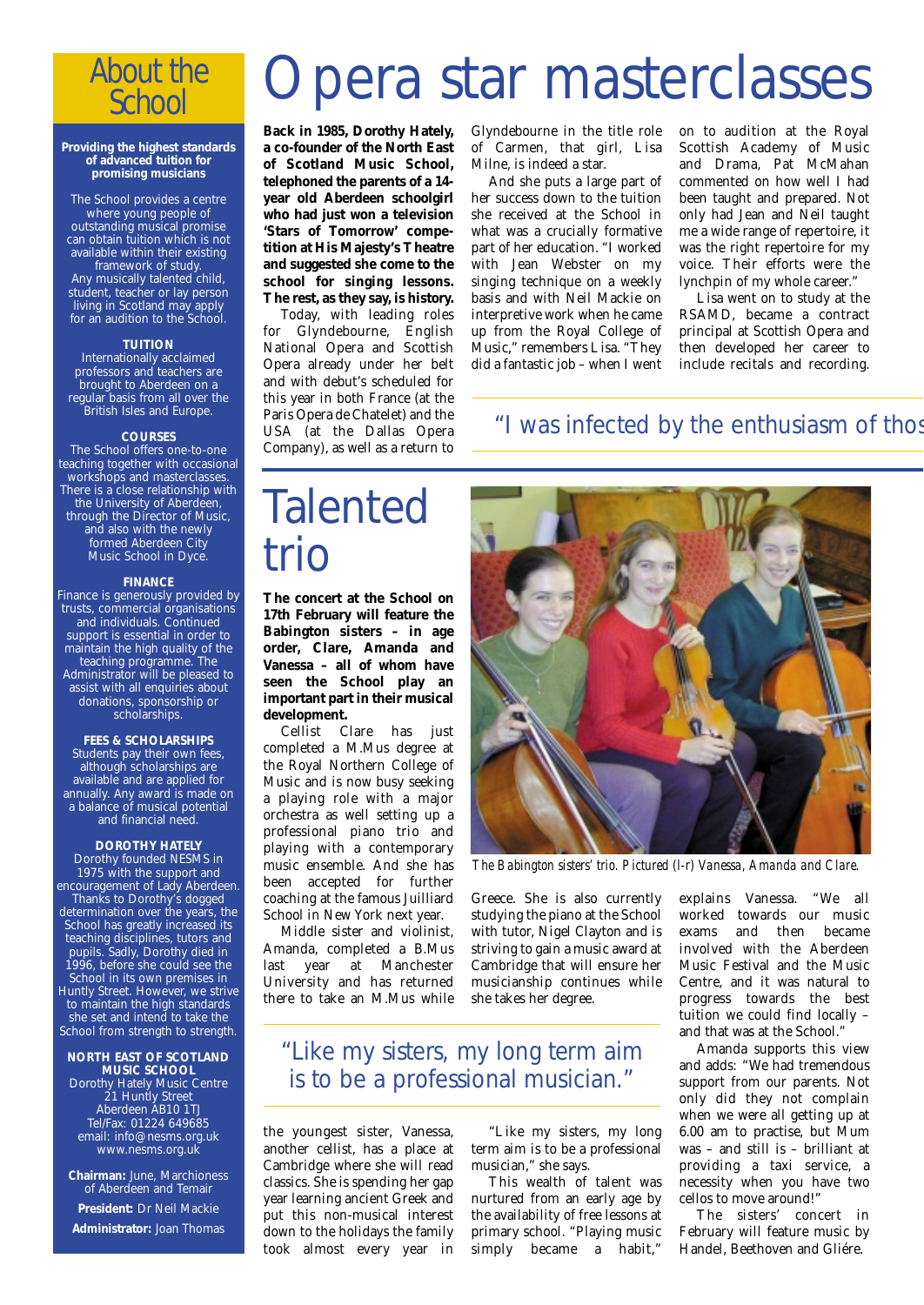She has given acclaimed performances in the title role of Rodelinda for Glyndebourne, as Morgana in Handel's Alcina for ENO and more recently. again for ENO, Anne Truelove in Stravinsky's The Rake's Progress, to name only a few.

"It's vital for any performer to have the right encouragement and advice," says Lisa. "And that's exactly what I had at NESMS; it did amazing things and opened so many doors for me. I was infected by the enthusiasm of those who taught me as well as now being able to appreciate just how high the standard of teaching was."

se who taught me ..."

*Lisa Milne*

Lisa will be showing that appreciation when she returns to the School in early April to conduct 2 Masterclasses. "I'll be concentrating on stage presentation – it's not my job, in a one off lesson, to teach singing technique, that's a very personal thing between the student and the teacher – but what I can influence is how the students project their personality. 'How to communicate' will be the theme,"

As well as the quality of the teaching she received from the School, another of Lisa's inspirations has been the career of an earlier Aberdonian opera star, Mary Garden. But, unlike Garden, who never performed in her home city, Lisa has regularly sung in both concerts and operas in Aberdeen. Her success was recognised last year by the award of an Honorary Doctorate of Music from the University and this year, on 6th April, Lisa will be giving a concert at the behest of the City Council at His Majesty's Theatre.



#### **as at January 2002**

#### **STRINGS**

| Violin      | Gillian Findlay        |
|-------------|------------------------|
| Viola       | <b>Michael Beeston</b> |
| Cello       | <b>James Halsey</b>    |
| Double Bass | David Inglis           |

#### **WOODWIND**

Flute *David Nicholson*  $\overline{\text{C}atherine~O'}$ Rourke Oboe *Anne Dunbar* Clarinet *Alison Waller* Bassoon *Lesley Wilson*

#### **BRASS**

Trumpet *John Gracie Ifor James* 

> **PIANO** *Nigel Clayton Joseph Long Tom Johnston*

**GUITAR** *Gilbert Biberian*

**SINGING** *Raimund Herincx Ruth Black Alison McDonald Jean Webster Donald Maxwell*

## *Forthcoming events*

**17th February – 7.30 pm** Concert by the Babington Sisters *School*

> **19th February – 1.10 pm** NESMS Quartet Recital *Elphinstone Hall, University of Aberdeen*

**14th March – 6.30 pm** Gourmet Fund Raising Evening by the Friends of NESMS Tickets from Jenny Shirreffs on 01224 321998 *Aberdeen College Training Restaurant*

> **16th March – 7.30 pm** Robin Stewart singing Schubert's Winterreisse *School*

**21st March – 7.00 to 9.00 pm** Open Horn Workshop with Professor Ifor James *School*

**8th/11th April** Performance Masterclasses with Lisa Milne - by invitation only *School* 

## Tutor profile: Raimund Herincx

#### **Raimund Herincx is the School's longest serving tutor, having taught as the senior voice coach for 25 years.**

Given that his international operatic career as one of the<br>foremost basses of his foremost basses of generation took him all over the world, the School and its pupils count themselves lucky indeed that Raimund, a Londoner by birth, should have a strong interest in and a passion for all things Scottish. He had already developed strong friendships here in the North East, not least with School founder, Dorothy Hately.

Raimund received his early training in Belgium and Italy and then created over 40 roles for Sadlers Wells Opera, (now English National Opera) before making his debut at Covent Garden in The Midsummer Marriage, the first opera by Sir Michael Tippett.

In the early 1970's, Raimund went on to sing Wotan in Wagner's Der Ring des Niebelungen, a role for which he became celebrated. He also became a regular at the Metropolitan Opera house in New York and associated closely with the North West Pacific



*Raimund Herincx (left) and Roger Williams, Director of the University of Aberdeen's Music department and Council Member of the North East of Scotland Music School, share a joke at the ceremony late last year when Raimund was awarded an honorary doctorate of music by the University for his services to music in the North East, not least his 25 years of tutelage at the School.*

Festival, Seattle and San Francisco opera companies.

Raimund was a friend of David Gordon, Marquis of Aberdeen and it was his wife who originally approached Raimund to become involved with the School. "Dorothy Hately had pulled together a really good bunch of students," recalls Raimund. Dorothy was also involved with a group of people with throat problems and Raimund is perhaps less well known for his work in helping these people to rediscover their power of speech even though they lack the use of their larynx or vocal chords.

"I became a regular visitor to Aberdeen," says Raimund. "At one point I was commuting from the Met in New York to<br>my home at Bath via at Bath via Aberdeen!"

Raimund recalls one hugely committed (Raimund described her as 'assiduous') student who would drive from Inverness to Aberdeen, have a lesson and then drive back – all after her day's work as a teacher had finished.

Raimund not only taught students but other teachers. "Over the years I've taught five teachers, three of whom still teach here at the School. That's really important to me as it ensures the continuity of what we do. But I don't intend stopping quite yet."